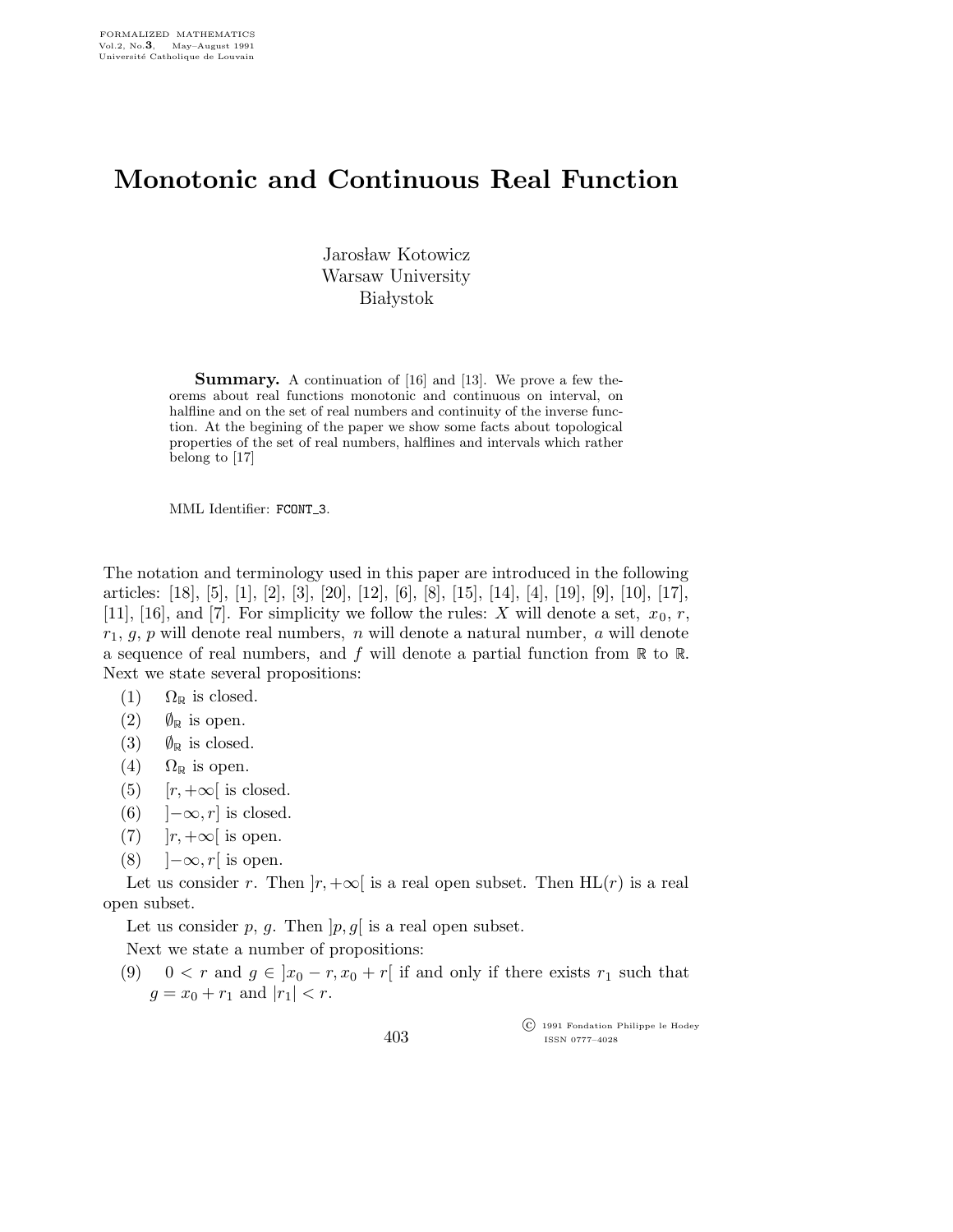- (10)  $0 < r$  and  $g \in [x_0 r, x_0 + r]$  if and only if  $g x_0 \in [-r, r]$ .
- (11)  $]-\infty, p] = \{p\} \cup ]-\infty, p[.$
- (12)  $[p, +\infty] = \{p\} \cup [p, +\infty]$ .
- (13) If for every n holds  $a(n) = x_0 \frac{p}{n+1}$ , then a is convergent and lim  $a = x_0$ .
- (14) If for every *n* holds  $a(n) = x_0 + \frac{p}{n+1}$ , then *a* is convergent and  $\lim a = x_0$ .
- (15) If f is continuous in  $x_0$  and  $f(x_0) \neq r$  and there exists a neighbourhood N of  $x_0$  such that  $N \subseteq \text{dom } f$ , then there exists a neighbourhood N of  $x_0$  such that  $N \subseteq$  dom f and for every g such that  $g \in N$  holds  $f(g) \neq r$ .
- (16) If f is increasing on X or f is decreasing on X, then  $f \upharpoonright X$  is one-to-one.
- (17) If f is increasing on X, then  $(f \upharpoonright X)^{-1}$  is increasing on  $f \circ X$ .
- (18) If f is decreasing on X, then  $(f \upharpoonright X)^{-1}$  is decreasing on  $f \circ X$ .
- (19) If  $X \subseteq \text{dom } f$  and f is monotone on X and there exists p such that  $f \circ X = \overline{]-\infty, p[}$ , then f is continuous on X.
- (20) If  $X \subseteq \text{dom } f$  and f is monotone on X and there exists p such that  $f \circ X = \overline{\mathcal{F}} p, +\infty$ , then f is continuous on X.
- (21) If  $X \subseteq \text{dom } f$  and f is monotone on X and there exists p such that  $f \circ X = \overline{]-\infty, p}$ , then f is continuous on X.
- (22) If  $X \subseteq \text{dom } f$  and f is monotone on X and there exists p such that  $f \circ X = [p, +\infty[$ , then f is continuous on X.
- (23) If  $X \subseteq$  dom f and f is monotone on X and there exist p, q such that  $f \circ X = \overline{p}, g$ , then f is continuous on X.
- (24) If  $X \subseteq \text{dom } f$  and f is monotone on X and  $f \circ X = \mathbb{R}$ , then f is continuous on X.
- (25) If f is increasing on  $[p,g]$  or f is decreasing on  $[p,g]$  but  $[p,g] \subseteq \text{dom } f$ , then  $(f \upharpoonright |p,g|)^{-1}$  is continuous on  $f \circ [p,g].$
- (26) If f is increasing on  $]-\infty,p[$  or f is decreasing on  $]-\infty,p[$  but  $]-\infty,p[$ dom f, then  $(f \mid -\infty, p \mid)^{-1}$  is continuous on  $\tilde{f} \circ \mid -\infty, p \mid$ .
- (27) If f is increasing on  $]p, +\infty[$  or f is decreasing on  $]p, +\infty[$  but  $]p, +\infty[$ dom f, then  $(f | p, +\infty|)^{-1}$  is continuous on  $\tilde{f} \circ p, +\infty$ .
- (28) If f is increasing on  $[-\infty, p]$  or f is decreasing on  $[-\infty, p]$  but  $[-\infty, p] \subseteq$ dom f, then  $(f \mid ]-\infty, p]$  is continuous on  $\tilde{f} \circ ]-\infty, p]$ .
- (29) If f is increasing on  $[p, +\infty[$  or f is decreasing on  $[p, +\infty[$  but  $[p, +\infty[$ dom f, then  $(f \mid p, +\infty)$ <sup>-1</sup> is continuous on  $\tilde{f} \circ [p, +\infty)$ .
- (30) If f is increasing on  $\Omega_{\mathbb{R}}$  or f is decreasing on  $\Omega_{\mathbb{R}}$  but f is total, then  $f^{-1}$  is continuous on rng f.
- (31) If f is continuous on  $[p,g]$  but f is increasing on  $[p,g]$  or f is decreasing on  $[p, g]$ , then rng $(f \mid p, g]$  is open.
- (32) If f is continuous on  $]-\infty,p[$  but f is increasing on  $]-\infty,p[$  or f is decreasing on  $]-\infty, p[$ , then  $\text{rng}(f \restriction ]-\infty, p[)$  is open.
- (33) If f is continuous on  $|p, +\infty|$  but f is increasing on  $|p, +\infty|$  or f is decreasing on  $[p, +\infty[,$  then  $\text{rng}(f \restriction [p, +\infty[,$  is open.